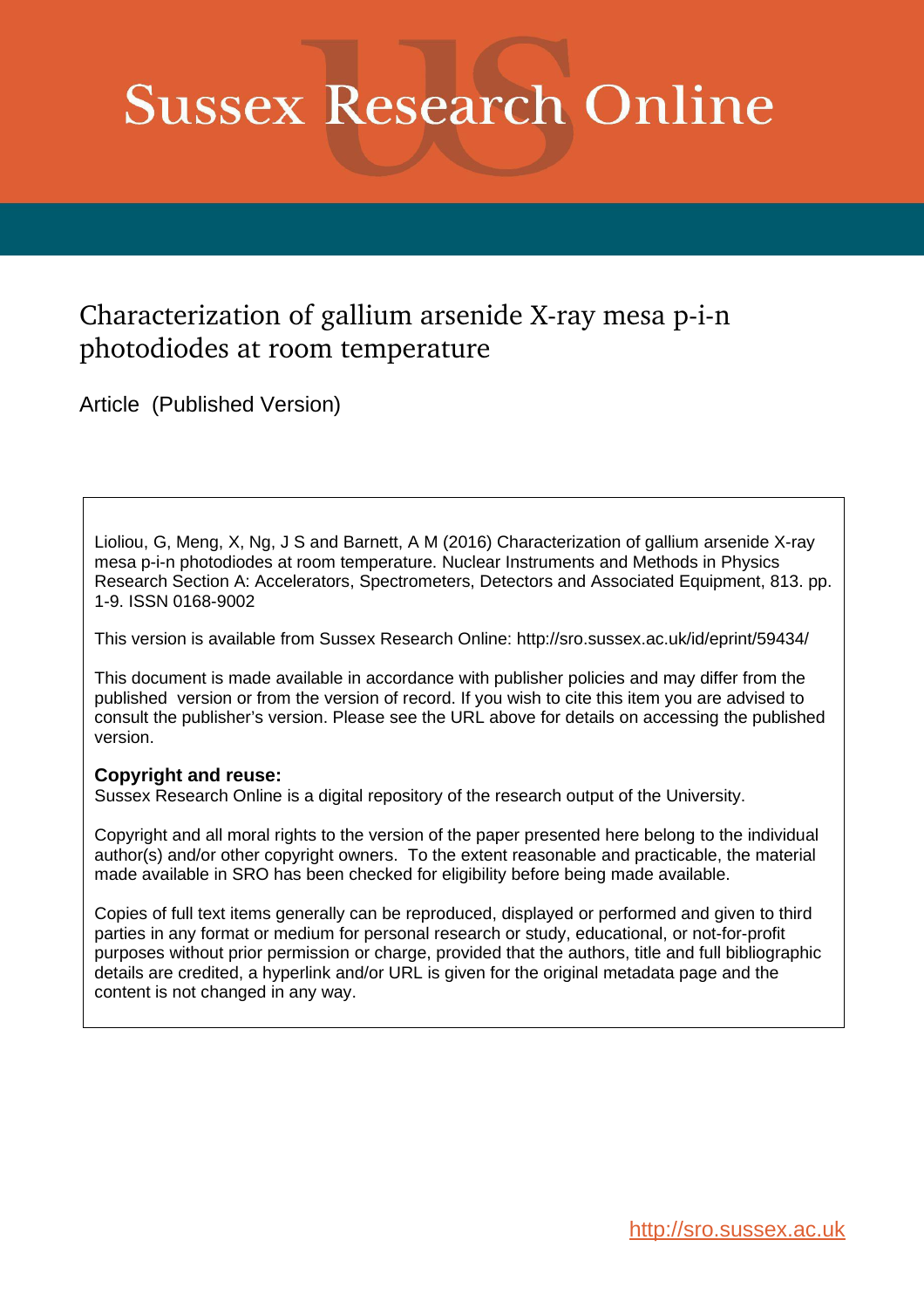

## Nuclear Instruments and Methods in Physics Research A



journal homepage: <www.elsevier.com/locate/nima>

## Characterization of gallium arsenide X-ray mesa  $p-i$ -n photodiodes at room temperature



### G. Lioliou <sup>a,\*</sup>, X. Meng <sup>b</sup>, J.S. Ng <sup>b</sup>, A.M. Barnett <sup>a</sup>

a Semiconductor Materials and Devices Laboratory, Department Engineering and Design, Sch. of Engineering and Informatics, University of Sussex, Falmer, Brighton BN1 9QT, UK

**b** Department of Electronic & Electrical Engineering, University of Sheffield, Mappin Street, Sheffield S1 3JD, UK

#### article info

Article history: Received 16 September 2015 Received in revised form 19 November 2015 Accepted 14 December 2015 Available online 22 December 2015

Keywords: Gallium Arsenide p-i-n photodiodes X-ray spectroscopy Visible and near infrared responsivity

#### **ABSTRACT**

Two GaAs mesa  $p^+$ -i-n<sup>+</sup> photodiodes intended for photon counting X-ray spectroscopy, having an i layer thickness of 7 μm and diameter of 200 μm, have been characterized electrically, for their responsivity at the wavelength range 580 nm to 980 nm and one of them for its performance at detection of soft X-rays, at room temperature. Dark current and capacitance measurements as a function of applied forward and reverse bias are presented. The results show low leakage current densities, in the range of  $nA/cm<sup>2</sup>$  at the maximum internal electric field (22 kV/cm). The unintentional doping concentration of the i layer, calculated from capacitance measurements, was found to be  $\langle 10^{14} \text{ cm}^{-3}$ . Photocurrent measurements were performed under visible and near infrared light illumination for both diodes. The analysis of these measurements suggests the presence of a non-active (dead) layer (0.16  $\mu$ m thickness) at the  $p^+$  side top contact interface, where the photogenerated carriers do not contribute to the photocurrent, possibly due to recombination. One of the diodes, D1, was also characterized as detector for room temperature photon counting X-ray spectroscopy; the best energy resolution achieved (FWHM) at 5.9 keV was 745 eV. The noise analysis of the system, based on spectra obtained at different shaping times and applied reverse biases, showed that the dominant source of noise is the dielectric noise. It was also calculated that there was at least (165  $\pm$  24) eV charge trapping noise at 0 V.

 $\circ$  2016 Published by Elsevier B.V.

#### 1. Introduction

GaAs detectors have a number of advantages over traditional and widely used narrow bandgap semiconductor materials, such as Si and Ge. The relatively wide bandgap of GaAs (1.42 eV) results in fewer thermally generated carriers compared to narrower bandgap materials and thus, lower leakage current densities, allowing X-ray detection at room temperature and above, with good energy resolution  $[1]$ . Consequently, the cooling system that is often required for Si and Ge detectors can be eliminated. This can decrease the cost, mass, volume and power consumption of spectrometers based on the devices. Space science applications, such as future missions to Mercury (extreme thermal environment [\[2\]](#page-8-0)), Europa's oceans (hot hydrothermal vents [\[3\]\)](#page-8-0) and Jupiter (intense radiation environment  $[4]$ ), and terrestrial applications outside the laboratory environment, have restrictions on mass, power and volume, and hence may benefit from the use of GaAs or other wide bandgap detectors. Moreover, the high mean atomic

number of GaAs provides higher detection efficiency for the same thickness compared with Si.

Researches have also proven a high radiation resistance of GaAs detectors to  $γ$ -rays [\[5,6\],](#page-8-0) fast neutrons [\[7\]](#page-8-0) and high energy electrons [\[8\]](#page-8-0). GaAs detectors are more radiation-resistance than Si for  $γ$ -rays, electrons and for low energy protons and neutrons [\[9\]](#page-8-0). As a result, GaAs is a suitable semiconductor material for radiation detection in environments which suffer from high radiation doses, such as space missions. However, it should be noted that GaAs is less radiation resistant than Si for high energy hadrons [\[9,10\]](#page-8-0).

Results characterizing GaAs  $p^+$ -i- $n^+$  mesa X-ray photodiodes grown by molecular beam epitaxy have been reported for soft Xray spectroscopy (2 μm and 3 μm *i* layer thickness in [\[11,12\]](#page-8-0) respectively) and for beta particle spectroscopy  $(2 \mu m i$  layer thickness in  $[13]$ ). In this paper, results from two fully etched 200 μm diameter GaAs  $p^+$ -i-n<sup>+</sup> mesa X-ray photodiodes with 7 μm thick i layers are presented. No thicker than 7 μm GaAs mesa  $p^+$ -i-n<sup>+</sup> diodes have been reported in the literature to date. The wafer was grown by metal organic chemical vapour deposition at the EPSRC National Centre for III–V Technologies and the devices were fabricated at University of Sheffield. The devices reported in

 $*$  Corresponding author. Tel.:  $+44$  1273 872568.

<http://dx.doi.org/10.1016/j.nima.2015.12.030> 0168-9002/ $\circ$  2016 Published by Elsevier B.V.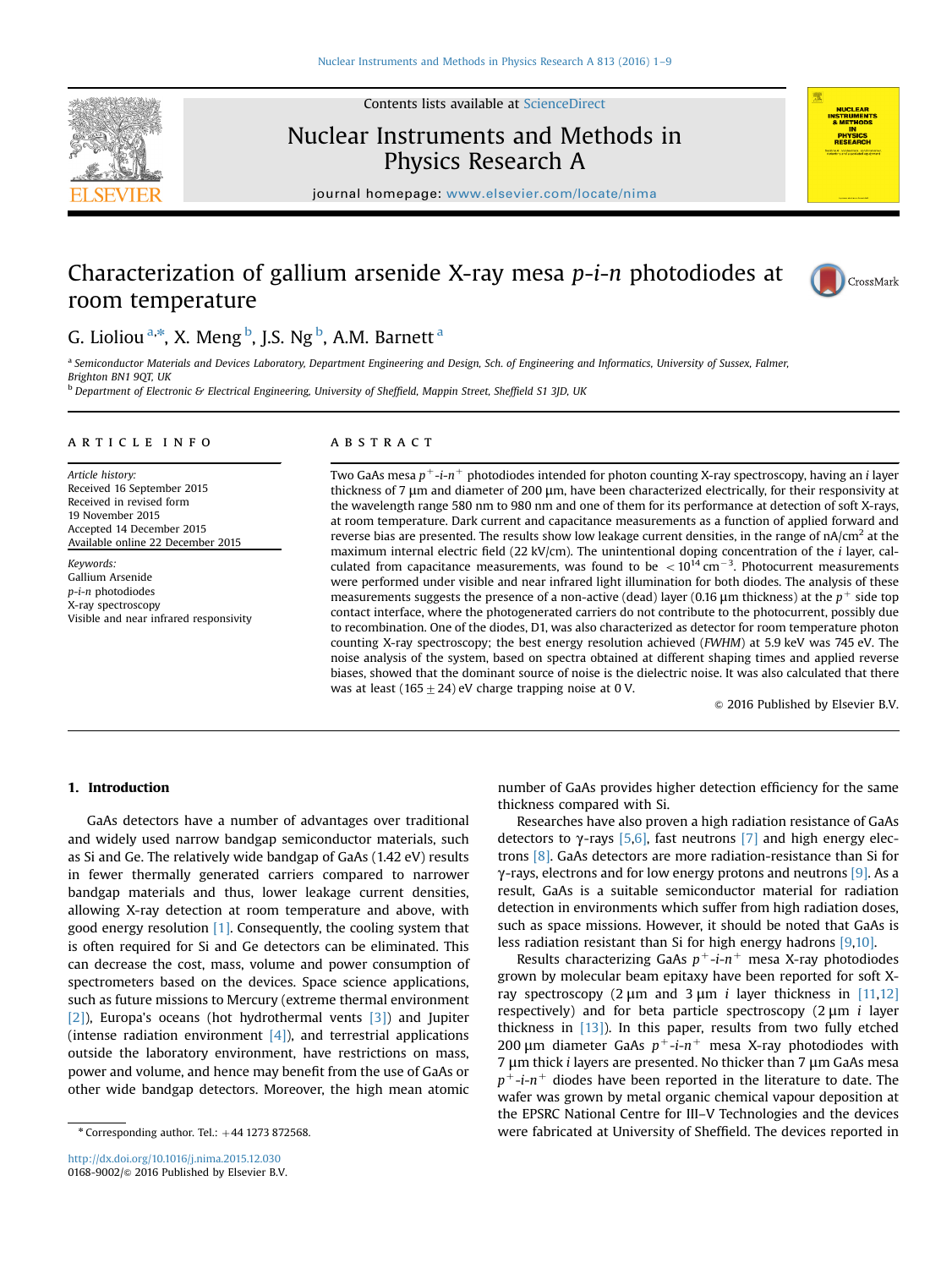this paper were randomly selected from the wafer. In Section 2, the device structure is described. In Section 3, both devices are electrically characterized in terms of their current and capacitance at room temperature and key parameters are calculated. The devices are further characterized for their visible and near infrared responsivity without any external bias applied, and the results are presented in [Section 4](#page-4-0), along with theoretical calculations. The spectroscopic X-ray photon counting performance achieved with one GaAs  $p^+$ -i- $n^+$  detector coupled with low-noise front-end electronics, operating at room temperature is reported and analysed in [Section 5](#page-5-0).

#### 2. Device structure

GaAs epilayers were grown on a 350 μm thick heavily doped,  $n^+$  GaAs substrate by metal organic vapour deposition. The thickness of the unintentionally doped  $i$  layer was 7  $\mu$ m, and it was grown between a 1 μm n type and a 0.5 μm p type GaAs layer. The  $p$  and  $n$  type dopants used were carbon and silicon, and the doping density of both *n* type and *p* type layers was  $2 \times 10^{18}$  cm<sup>-3</sup>. The wafer's layer structure is summarised in Table 1 and a drawing of the structure can be seen in Fig. 1. Mesa diodes with diameters of 200 μm were chemically etched using  $H_3PO_4:H_2O_2:H_2O$  as the chemical etchant. The etched depth, as measured from the top of the wafer, was 8.3  $\mu$ m. The Ohmic contact of the p side was formed from Ti (20 nm thickness) and Au (200 nm thickness) layers.

The quantum efficiency of the devices was calculated for photon energies up to 30 keV and can be seen in Fig. 2. For these calculations it was assumed that there was a dead region at the  $p^+$ layer, close to the surface with a width of 0.16 μm (see [Section 4\)](#page-4-0). The rest of the  $p$  layer and the  $i$  layer was assumed to be the active region of the devices.

#### 3. Electrical characterization

#### 3.1. Current–voltage measurements

Both forward and reverse bias dark current measurements as functions of applied voltage (I–V characteristics) were measured using a Keithley 6487 Picoammeter/Voltage Source. The dark current at room temperature was measured for both diodes when forward biased in the range 0 V to 1.5 V, and when reverse biased in the range  $0 \, \text{V}$  to  $-15 \, \text{V}$ . Fig. 3 shows the forward I–V characteristics of diodes D1 and D2.

The ideality factor,  $n$ , and the saturation current,  $I_0$ , were both calculated from the semi-logarithm I–V characteristics of the devices. These extracted values, as well as their temperature dependence reveal the nature of the conduction mechanism (thermionic emission, diffusion, recombination and tunnelling).

There are two distinct regions in Fig. 3. The first region which corresponds to applied voltages  $V_a \leq 0.9$  V, is the linear region. The saturation current,  $I_0$ , was found to be  $(3.12 \pm 0.32) \times 10^{-13}$  A and  $(2.58 \pm 0.30) \times 10^{-13}$  A for diode D1 and diode D2 respectively, The ideality factor was computed to be  $1.91 \pm 0.01$  for D1 and

Table 1 Layers structure of the GaAs  $p^+$ -i-n<sup>+</sup> wafer.

| Material     | Tvpe  | Thickness (nm) | Doping density $\rm (cm^{-3})$           |
|--------------|-------|----------------|------------------------------------------|
| GaAs<br>GaAs | $n^+$ | 10<br>500      | $1 \times 10^{19}$<br>$2 \times 10^{18}$ |

GaAs i 7000 Undoped GaAs  $n^+$  1000  $2 \times 10^{18}$ <br>GaAs  $n^+$  (substrate) – –

 $n^+$  (substrate)



Fig. 1. Illustrative layers structure (not in scale) of the GaAs  $p^+$ -i-n<sup>+</sup> diode.



Fig. 2. Calculated quantum efficiency of the GaAs  $p^+$ -i-n<sup>+</sup> mesa photodiodes as a function of photon energy.



Fig. 3. Current as a function of applied forward bias of the two GaAs  $p^+$ -i-n<sup>+</sup> mesa photodiodes, D1 and D2, measured at room temperature.

 $1.89 \pm 0.01$  for D2. Ideality factor values close to two suggest that the recombination current dominates  $[14]$ . Further investigation of the relationship between the ideality factors of each photodiode with temperature could give a better indication of the conduction process [\[15\].](#page-8-0) Such measurements and analysis will be reported separately in a future manuscript. The second region of the semilogarithm I–V characteristics which corresponds to applied voltages  $V_a > 0.9$  V deviates from linearity. As the applied voltage increased, the semi-logarithm I–V characteristics of the devices bend down (Fig. 3), resulting in a non-linear relationship between the logarithm of forward current and the applied voltage and indicating that the effect of series resistance,  $R_s$ , became significant.

The reverse I–V characteristics of the two GaAs  $p^+$ -i- $n^+$  mesa photodiodes are shown in [Fig. 4.](#page-3-0)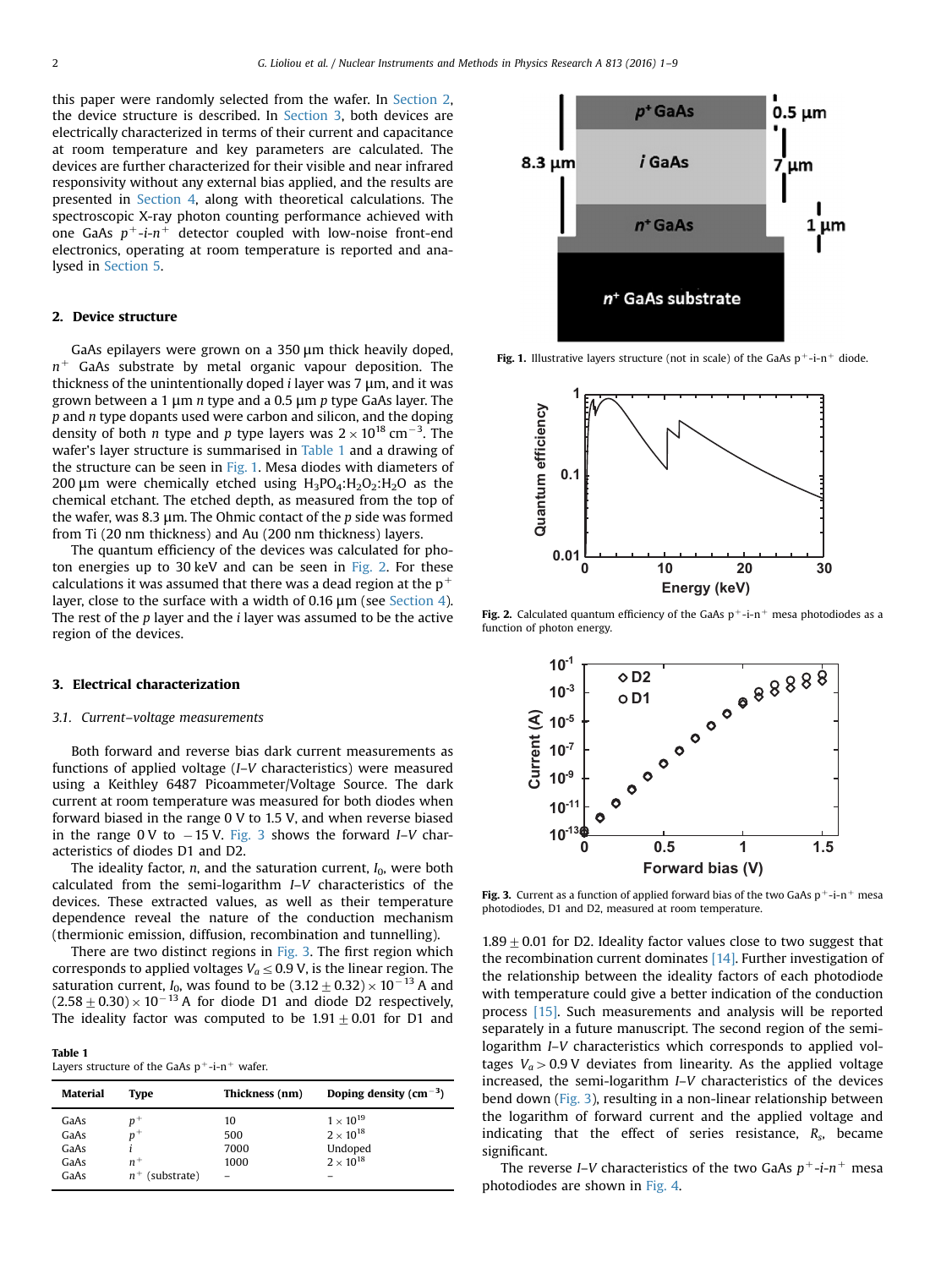<span id="page-3-0"></span>

Fig. 4. Leakage current at room temperature as a function of applied reverse bias for the two GaAs  $p^+$ -i- $n^+$  mesa photodiodes, D1 and D2.



Fig. 5. Leakage current of two GaAs  $p^+$ -i- $n^+$  mesa photodiodes, D1 and D2, measured at 20 °C at 15 V reverse bias, as a function of time, before and after annealing at 120 °C.

Both GaAs  $p^+$ -i- $n^+$  mesa photodiodes showed low leakage current densities when biased at 15 V (mean electric field of 22 kV/cm across the  $i$  region). More specifically, at room temperature, the measured leakage current densities at 15 V reverse bias of D1, and D2 were 17.4 nA/cm<sup>2</sup> and 1.08 nA/cm<sup>2</sup>, respectively. These values are broadly comparable with other high quality GaAs *p*-*i*-*n* photodiodes (e.g.  $\sim$  10 nA/cm<sup>2</sup> at 30 °C, at a similar internal electric field  $[1]$ ), and are better than other reported similar GaAs  $p^+$ -i-n<sup>+</sup> mesa photodiodes having the same *i* layer thickness (20– 100 nA/cm<sup>2</sup> at similar electric field and at room temperature [\[16\]\)](#page-8-0), possibly due to better wafer quality and diode fabrication.

The stability of the leakage current with time was investigated. Initial measurements at room temperature showed that the leakage current of diode D1 increased from 5.47 pA to 28.35 pA over a period of 90 s when reverse biased at 15 V. Under these conditions, the diode was not reverse biased at 15 V for more than 90 s to prevent damage to it. The leakage current of diode D2 was found to increase from 0.33 pA to 4.5 pA over a period of 300 s when reverse biased at 15 V. Both devices, D1 and D2, were then annealed up to a final temperature of 120 °C in a TAS Micro MT climatic cabinet. After annealing, they were gradually cooled to 20 °C, over a period of 205 min. The I–V measurements of the diodes were then repeated. The leakage current of D1 at 15 V reverse bias decreased from 5.47 pA to 3.86 pA, whereas no difference was observed in the leakage current of D2 at 15 V. Fig. 5 shows the measured leakage current of diodes D1 and D2 as a function of time, at 15 V reverse bias, both before and after annealing. After annealing, when reverse biased at 15 V the leakage current of both devices remained stable with time, over a period of 600 s. The precise mechanism of leakage current reduction and leakage current stabilization over time, after heating the devices at 120 °C, is currently unknown, but the improvement can probably be attributed to the presence of shallow and/or deep level traps in GaAs being partially annealed by the heating. These traps (crystal defects), which might have been introduced during the growth or the processing of the devices, may be acting as generation-recombination centres and affecting the leakage current. Radiation induced defects have been previously shown to be annealed at  $-23$  °C and at 227 °C [\[17\],](#page-8-0) and at 40 °C [\[5\]](#page-8-0) resulting in the recovery of the device properties. Similarly to this, crystal defects might have been partially annealed at 120 °C resulting in leakage current reduction.

#### 3.2. Capacitance–voltage measurements

The depletion width and the doping concentrations in the intrinsic layer of the devices were determined from capacitance measurements. The capacitance was measured as a function of applied forward and reverse bias, using an HP 4275 A Multi Frequency LCR metre. The test signal was sinusoidal with a 50 mV rms magnitude and 1 MHz frequency. Capacitance measurements were made at reverse voltages between  $0 \, V$  and  $-15 \, V$  and at forward voltages between  $0 \text{ V}$  and  $+1 \text{ V}$ . The capacitance of the empty packaging was also measured and subtracted from the measured capacitance of the packaged diodes. The capacitance of the package was determined by measuring two empty packages and was found to be 0.6 pF. Fig. 6 shows the reverse and forward bias C–V characteristics of the two GaAs  $p^+$ -i- $n^+$  mesa photodiodes (packaging capacitances subtracted).

The depletion layer width of the diodes as a function of applied reverse voltage,  $W(V)$ , was computed using the measured depletion layer capacitance,  $C(V)$ , where



Fig. 6. Capacitance as a function of (a) reverse bias and (b) forward bias of the two GaAs  $p^+$ -i-n<sup>+</sup> mesa photodiodes, D1 and D2, measured at 20 °C.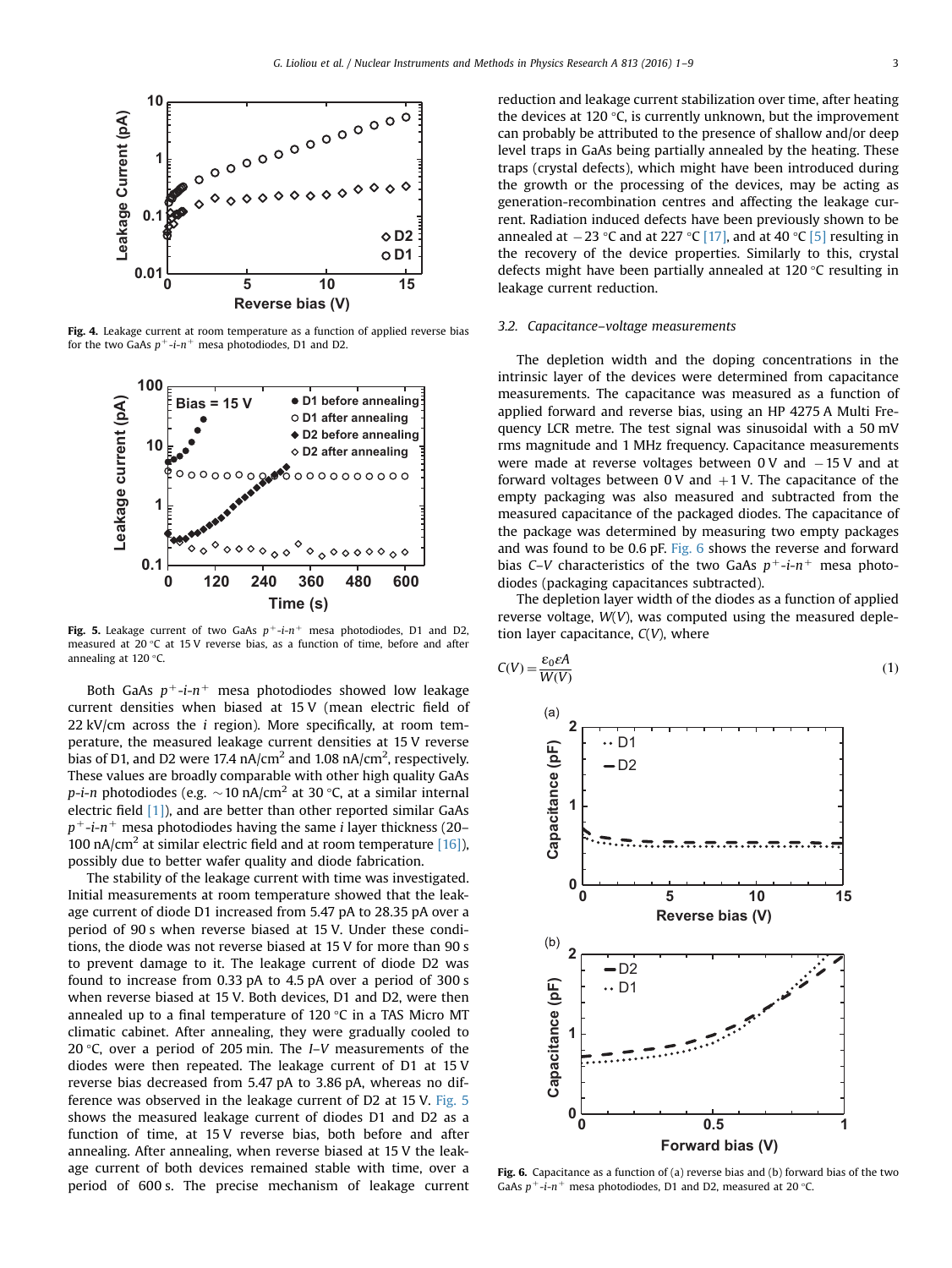<span id="page-4-0"></span>

Fig. 7. Calculated depletion width for the two GaAs  $p^+$ -i- $n^+$  mesa photodiodes calculated from capacitance measurements as a function of applied reverse bias.



**Fig. 8.** C<sup>-2</sup> as a function of applied voltage,  $V_a$ , for D1 (open circles) and D2 (open diamonds) at the bias range -0.5 V to 0.5 V where the relationship is linear. The line of best fit, for each set of data, calculated using linear least squares fitting, is also shown.

and  $\varepsilon_0$  is the permittivity of free space,  $\varepsilon$  is the dielectric constant of GaAs and A is the area of the device  $[14]$ . The calculated depletion width of the two diodes is presented in Fig. 7. Once the lightly doped intrinsic layer is fully depleted, the capacitance is independent of the applied reverse bias. This occurred at  $-4$  V reverse bias for D1, suggesting a depletion width of  $(7.3\pm0.4)$  µm and at -6 V reverse bias for D2, suggesting a derived depletion width of  $(6.6 \pm 0.4)$  µm. The depletion width at 0 V reverse bias was measured to be  $(5.6\pm0.3)$  μm for D1 and  $(5.0\pm0.2)$  μm for D2. The uncertainties of the calculated depletion widths were related to the uncertainty in the capacitance measurements  $( $\leq$  0.05 pF). Although Fig. 7 shows a small increase in the depleted$ depth from 14 V to 15 V reverse bias, this increase is insignificant because the spatial resolution of profiles determined by C–V measurements are of the order of a Debye length, which has been calculated for GaAs at room temperature to be  $0.4 \,\mathrm{\upmu m}$  [\[14\]](#page-8-0).

The build-in potential,  $V_{bi}$ , along with the doping level of the  $i$ layer,  $N_i$ , was calculated based on their relationship with the measured capacitance, given by ref. [\[18\]](#page-8-0). Fig. 8 shows the  $C^2$  ( $V_a$ ) relationship for the two fully etched GaAs  $p^+$ -i- $n^+$  mesa photodiodes, D1 and D2, for the bias range  $-0.5$  V to 0.5 V.

A line of best fit was calculated for the  $C^2$  ( $V_a$ ) data presented in Fig. 8 using linear least squares fitting. The value of  $V_{bi}$  was extracted from the voltage axis intercept point and the  $i$  layer doping density,  $N_i$ , from the gradient of the line. The measured built-in potential was (1.33  $\pm$  0.05) V for D1 and (1.37  $\pm$  0.06) V for D2. This is comparable with the theoretical built-in voltage based on the acceptor and donor density of the  $p^+$  and  $n^+$  layer respectively  $[14]$  (=1.39 V). Furthermore, the *i* layer doping density was calculated to be  $(6.13 \pm 1.10) \times 10^{13}$  cm<sup>-3</sup> for D1 and  $(8.19 \pm 1.32) \times 10^{13}$  cm<sup>-3</sup> for D2.



Fig. 9. Leakage current of two GaAs  $p^+-i-n^+$  mesa photodiodes, D1 and D2, measured at 20 °C at 15 V reverse bias, as a function of time, before and after annealing at 120 °C.

Due to the high doping concentrations of the  $p^+$  and  $n^+$  layers, the extension of the depletion region to the  $p^+$  and  $n^+$  sides is negligible for the devices reported here. The doping profile (doping density as a function of distance below the  $p^+$ -i junction) of the  $i$  layer was also calculated (based on the capacitance measurements, using the equation for general nonuniform distributions) and is shown in Fig. 9 [\[14\]](#page-8-0). Because the data presented in Fig. 9 is based on C–V measurements and the maximum forward applied bias was 1 V, the lower limit in the distance below the  $p^+$ i junction at which the doping density can be calculated was 1.7 μm.

The lowest doping level in the  $i$  layer was found to be from 2.2  $\mu$ m to 6.2  $\mu$ m below the  $p^+$ -*i* junction for D1 and from 2.2  $\mu$ m to 5.0  $\mu$ m below the  $p^+$ -*i* junction for D2. At deeper distances (closer to  $i$ -n<sup>+</sup> junction), the doping level in the *i* layer increased reaching a maximum value of  $\approx 1 \times 10^{15}$  cm<sup>-3</sup> at the *i-n<sup>+</sup>* interface for both diodes, where the  $i-n^+$  interface was determined from the capacitance measurements as a function of applied bias.

#### 4. Visible and near infrared responsivity

#### 4.1. Photocurrent measurements

To investigate the performance of the detectors under visible and near infrared light illumination, photocurrent measurements were made using a ThermoSpectronic UV300 UV-Vis spectrophotometer with Tungsten, Deuterium and Mercury lamps to cover the wavelength range 580–980 nm, in 5 nm intervals. The selection of the wavelength of interest was performed using an internal monochromator and UV grating. Custom baffles were used in order to ensure that no external sources of light could influence the measurements. The measured photocurrent, in the investigated wavelength range of 580 nm to 980 nm, was from  $<$  1 pA to  $\approx$  35 pA.

Responsivity measurements of the two devices, in arbitrary units, are shown in [Fig. 10](#page-5-0) as a function of the incident photons' wavelengths, measured at room temperature and at 0 V reverse bias. The responsivity is a function of the wavelength (see theoretical analysis below). This is due to the dependence of the absorption coefficient of the material, a, on the incident light's wavelength [\[19\]](#page-8-0).

The responsivity of the detectors exhibited abrupt spectral cutoff (GaAs direct bandgap =  $1.42$  eV [\[14\]\)](#page-8-0), as other semiconductors with direct bandgaps [\[20\].](#page-9-0) The long wavelength cutoff, which is established by bandgap, was 870 nm for both detectors [\[14\],](#page-8-0) where the maximum responsivity was recorded. For wavelengths longer than 870 nm, the photon energy was smaller than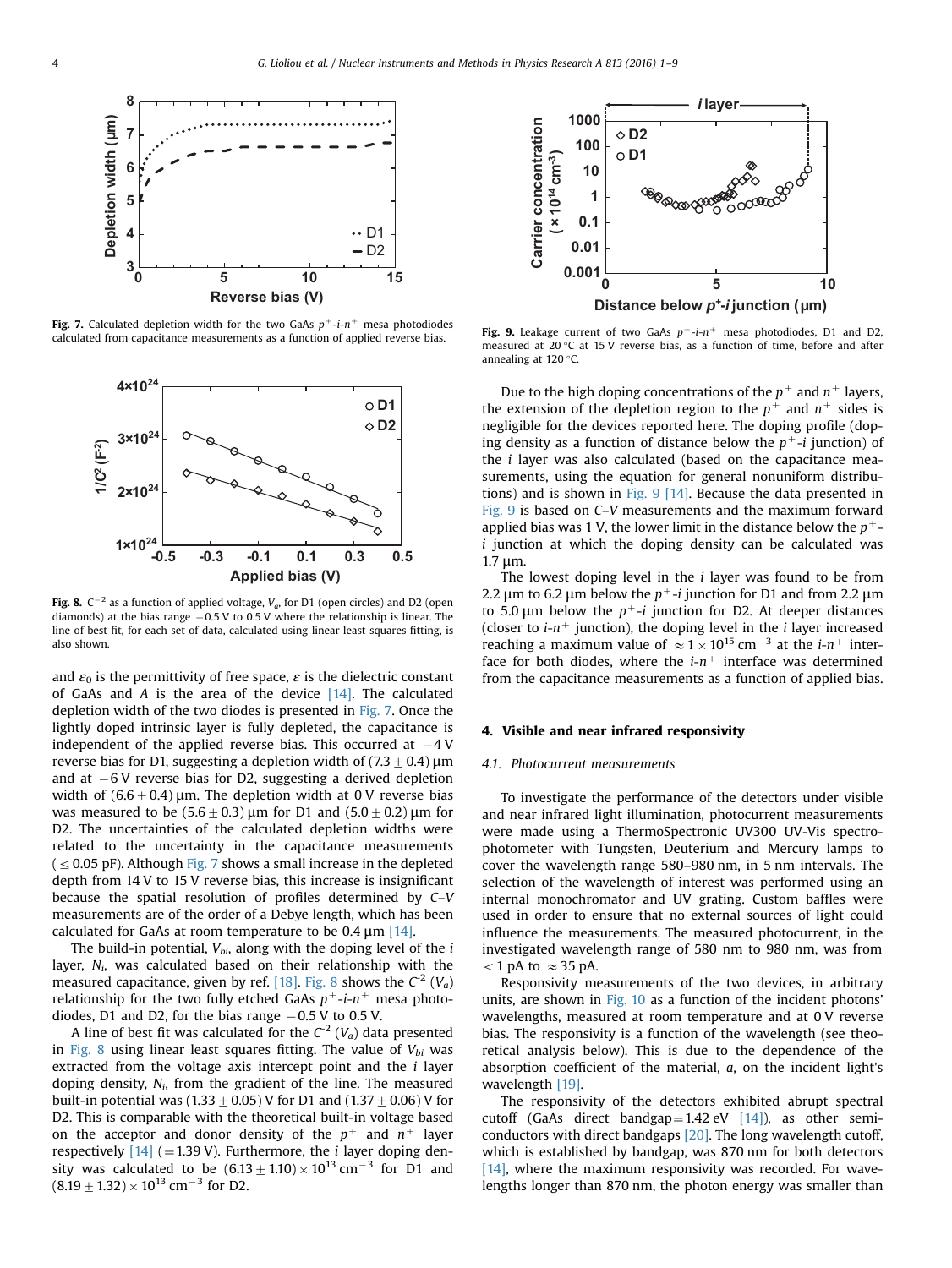<span id="page-5-0"></span>

Fig. 10. Theoretical responsivity as a function of wavelength for dead layer thickness,  $t_{\text{d}}=0$  μm (short dashes) and  $t_{\text{d}}=0.16$  μm (long dashes), along with the measured responsivity of D1 (open circles) and D2 (open diamonds), all in arbitrary units. The theoretical responsivity for dead layer thickness,  $t_{dl}$  = 0.16  $\mu$ m is also shown in A/W. Although the responsivity of D1 and D2 was measured with 5 nm intervals, a subset (15 nm intervals) of the experimental points is shown in this figure to improve clarity.

the bandgap energy so that no photoelectron was generated. The photoresponsivity decreased with shortening wavelength, from a maximum at 870 nm. This was attributed to the fact that the photons were absorbed near to the surface (penetration depth  $<$  1.2  $\mu$ m). The recombination lifetime is short near the surface [\[19\]](#page-8-0), and hence some photocarriers recombined before being collected.

#### 4.2. Theoretical responsivity

The theoretical responsivity as a function of wavelength, at the wavelength range of interest (580 nm to 980 nm) was calculated. The responsivity defined as the ratio of the photocurrent to the optical power, was computed based on the calculated quantum efficiency,  $n \lfloor 14 \rfloor$ . The quantum efficiency, defined as the number of electron hole pairs generated per photon incident on the diode [\[21\],](#page-9-0) was calculated for each wavelength by

$$
n = (1 - r)\left(\prod m \exp(-a_m t_m)\right) n_{\text{int}}.\tag{2}
$$

The quantum efficiency as defined here should not be confused with the number of electron hole pairs generated per absorbed photon, which is related to the electron hole pair creation energy. The first term of  $(2)$ , where r is the reflectance at each wavelength, describes the transmittance of the light at the air-photodiode interface  $[14]$ . The third term of  $(2)$ , describes the absorption at the depletion region, being represented by the internal quantum efficiency,  $n_{int}$ . The internal quantum efficiency, giving the probability of a photon which has reached the top of the active layer (width W) being absorbed in this region  $[14]$ , was computed using the equation

$$
n_{\text{int}} = \left(1 - \frac{\exp(-a_{\text{GaAs}}W)}{1 + aL_p}\right),\tag{3}
$$

where  $L_p$  is the hole diffusion length  $[14]$  (= 1.2 µm in n type GaAs with a dopant concentration of  $2 \times 10^{18}$  cm<sup>-3</sup> [\[22\]](#page-9-0)). Because the diffusion length of electrons is greater than the thickness of the  $p^+$ layer [\[23\],](#page-9-0) if there is no recombination region, the whole of the  $p^+$ layer could be said to be active along with the  $i$  layer and the fraction of the  $n^+$  layer determined by one hole diffusion length. Both the drift current (due to carriers generated inside the depletion region) and the diffusion current (due to carriers generated outside the depletion region and diffusing into the reverse biased junction) are taken into account in  $(3)$ . The absorption coefficient, a, was related to the absorption index, k, and using the values found in Ref.  $[24]$ , it was computed as a function of wavelength.

The second term of (2) accounts for the absorption of photons before reaching the depletion region, at each mth layer. In the detectors' geometry, there are two absorbing layers in front of the active region of the device. These are: 1) the metallization layer (primarily 200 nm of Au) on top of the  $p^+$  layer as the form of the  $p^+$  contact and 2) the dead layer at the p layer, close to the surface of the detector. Starting with 1), the Au layer covered 45% of each diode's face. Consequently, the second term of  $(2)$ , for  $m=1$ becomes:  $\left[\left(1-f_{geo}\right)e^{(-a_1t_1)}+f_{geo}\right]$ , where  $f_{geo}$  is the geometrical fill factor of the devices which equals the area directly exposed to the incoming beam ( $=$  55% for these devices) and  $a_1$  and  $t_1$  are the absorption coefficient of Au and the thickness of the Au layer, respectively [\[21\]](#page-9-0). In the wavelength of interest, the term  $e^{(-a_1t_1)}$ was computed to be in the range  $10^{-6}$ – $10^{-8}$ , hence almost all photons falling on this are of the diode face are absorbed at the Au layer. Consequently, the second term of (2), for  $m=1$ , is simplified to  $f_{\text{geo}}$ .

Concerning layer 2), the total thickness of the  $p^+$  layer was 0.5  $\mu$ m. While in the ideal case the whole  $p^+$  layer can be considered to be active, depending on material growth, there can be a dead layer, where surface recombination takes place  $[19]$ . For  $t_{dl}$ being the thickness of the dead layer at the  $p$  side with an absorption coefficient  $a_{GaAs}$ , the second term of (2), for  $m=2$ becomes  $e^{(-a_{GaAs}t_{dl})}$ .

The theoretical responsivity was computed as a function of wavelength, assuming there was no dead layer at the  $p^+$  side, and can be seen in Fig. 10.

When no dead layer close to the surface of the detector was taken into account, agreement between the theoretical and the measured photoresponsivity was poor. Fig. 10 suggests that the difference between the measured responsivity at 580 nm (minimum) and 870 nm (maximum) is higher than the corresponding difference for the theoretical responsivity, meaning that the experimental responsivity at short wavelengths (penetration depth  $<$  1  $\mu$ m) was lower than the expected theoretical responsivity. One explanation for this would be the presence of a nonactive (dead) layer at the  $p^+$  side, where the photogenerated carriers do not contribute to the photocurrent, possibly due to recombination. Including the presence of a 0.16 μm thick dead layer in the model resulted in agreement between the theoretical and measured responsivity (Fig. 10). The maximum theoretical responsivity was found to be at 870 nm, reaching a value of 0.23 A/ W for  $t_{dl} = 0.16 \mu m$ , in contrast with 0.26 A/W for  $t_{dl} = 0 \mu m$ , assuming any additional inefficiencies in detection in photons and charge transport losses are minimal.

#### 5. X-ray spectroscopy and noise analysis

#### 5.1. Measurements with an  $55$ Fe radioisotope X-ray source

To characterise the X-ray detection performance of the devices, X-ray spectra were obtained using device D1. An <sup>55</sup>Fe radioisotope X-ray source, with characteristic Mn Kα (5.9 keV) and Mn K $β$ (6.49 keV) lines [\[25\]](#page-9-0), was positioned 3 mm above the top of the diode. The diode was connected to a custom-made, single channel, charge sensitive preamplifier without the feedback resistor (similar to Ref.  $[26]$ ). The diode and the preamplifier were kept at room temperature throughout the measurements. The signal of the preamplifier output was further shaped using an Ortec 572A shaping amplifier. The shaping amplifier was then connected to a multi-channel analyser (MCA). The live time limit for each accumulated spectrum was 120 s.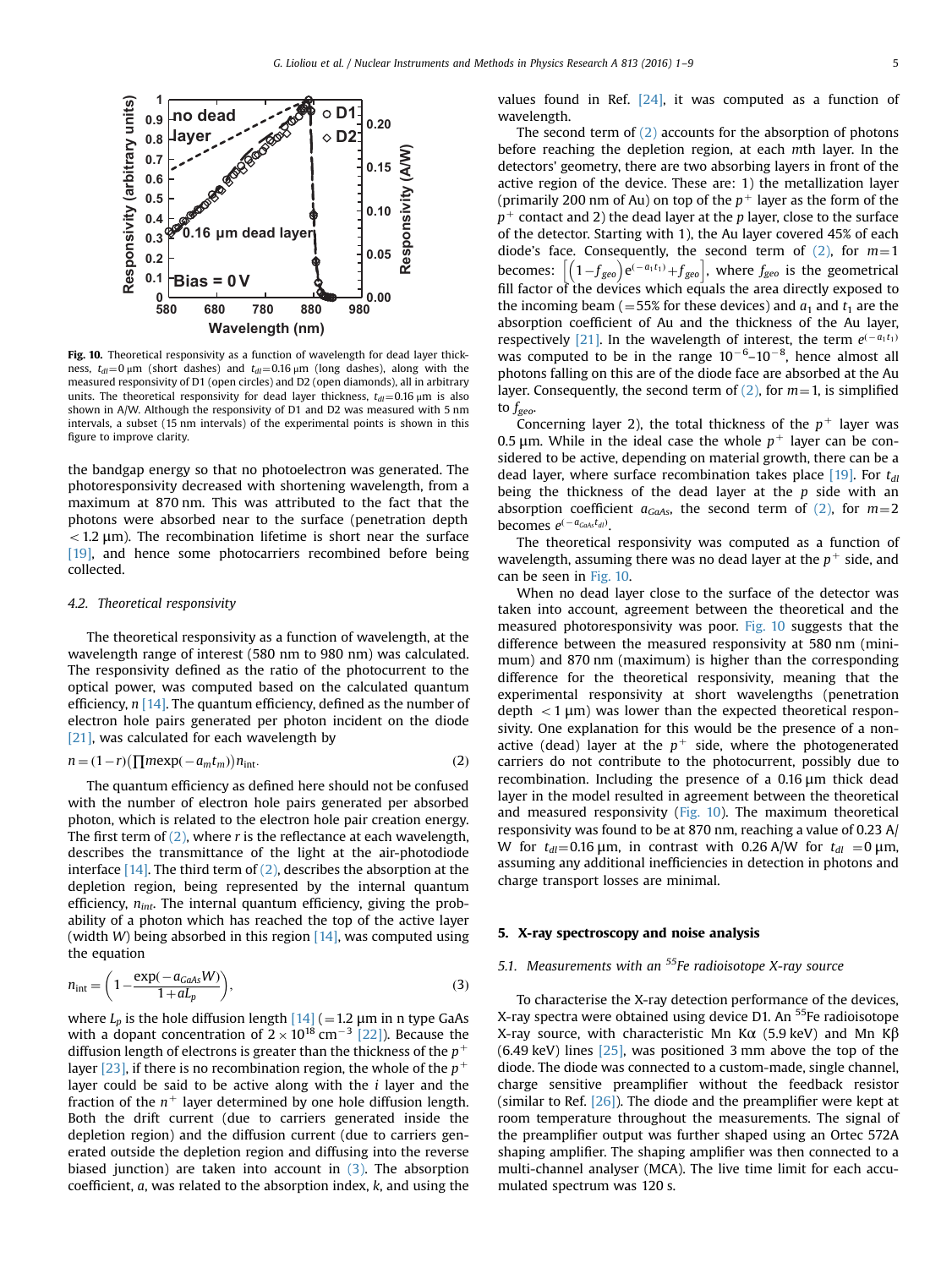<span id="page-6-0"></span>

Fig. 11.  $55$ Fe spectrum accumulated with photodiode D1 at 15 V reverse bias ( $\tau$ =2 µs) along with the fitted Mn K $\alpha$  and K $\beta$  peaks (dashed lines).

The diode was in turn reverse biased at 0 V, 5 V, 10 V and 15 V. At each reverse bias, X-ray spectra were obtained with varied shaping time,  $\tau$  (=0.5 μs, 1 μs, 2 μs, 3 μs, 6 μs and 10 μs). Fig. 11 shows the obtained  $55$ Fe spectrum at 2 μs shaping time and 15 V reverse bias. The dashed lines in Fig. 11 represent the fitted Gaussians to the peak in the ratio appropriate for  $55Fe$  [\[25\]](#page-9-0) and taking account of the relative difference in efficiency of the detector for 5.9 keV and 6.49 keV X-rays. The detected <sup>55</sup>Fe photopeak is the combination of the Mn Kα and Mn Kβ lines, at 5.9 keV and 6.49 keV respectively [\[25\]](#page-9-0), due to the energy resolution being insufficient to resolve the individual lines. The position of the zero energy noise peak and the position of the fitted Mn  $K\alpha$ peak were used for energy calibration for each spectrum. In Fig. 11, the counts of the zero energy noise peak of the preamplifier were limited by setting the MCA low energy cut-off at 1.3 keV, however a small portion of the right hand side of the tail can still be seen in Fig. 11.

The low energy tailing of the combined Mn K $\alpha$  and Mn K $\beta$ peaks, which can be seen in Fig. 11, may be attributed to partial charge collection of charge created in the non-active layers, as per Ref. [\[27\].](#page-9-0) The amount of low energy tailing can be quantified by the valley-to-peak  $(V/P)$  ratio. The  $V/P$  ratio was measured for all obtained spectra from the ratio between counts at 3 keV and counts at 5.9 keV, a mean value of 0.05 was found; this value is comparable to that reported in Ref. [\[11\].](#page-8-0) The FWHM at 5.9 keV was measured for all obtained spectra and is presented in Fig. 12(a)– (d) as a function of shaping time at  $0 \text{ V}$ ,  $5 \text{ V}$ ,  $10 \text{ V}$  and  $15 \text{ V}$  reverse bias, respectively.

The best energy resolution (FWHM) achieved was 745 eV at 2 μs shaping time and 15 V reverse bias. The form of the plots in Fig. 12 indicates that the optimum shaping time for all reverse voltages was 1 μs-2 μs. At short shaping times,  $\tau \leq 3$  μs, as the reverse bias increased from 0 V to 15 V, better FWHM at 5.9 keV was achieved. This was attributed to reduced charge trapping at high electric field strengths. However, at shaping times longer than 3 μs, the FWHM of the photopeak at 15 V was equal (at 6 μs) or higher (at 10 μs) than the FWHM of the photopeak at 0 V. The increase in leakage current, from 0.04 pA at 0 V to 3.86 pA at 15 V, resulted in larger parallel white noise, which outweighed the reduced charge trapping noise at long shaping times. The noise sources contributing to the energy resolution are discussed in the next section.

#### 5.2. Noise analysis

The energy resolution of any semiconductor detector, measured by the FWHM of the photopeak, is defined by three mechanisms (sources of noise), which all degrade its resolution [\[21\].](#page-9-0) The quadratic sum of these independent terms gives the energy



Fig. 12. Measured FWHM at 5.9 keV for D1 as a function of shaping time at, (a) 0 V (squares); (b) 5 V (circles); (c) 10 V (diamonds); and (d) 15 V (triangles), reverse bias.

resolution,  $\Delta E$ ,

$$
\Delta E = 2.355 \omega \sqrt{FE/\omega + R^2 + A^2}.
$$
\n(4)

The first term under the square root, the Fano noise, is related to the statistical nature of the ionization process [\[28\]](#page-9-0), the second term, R, represents the charge trapping noise arising from the incomplete charge collection, and the third term, A, represents the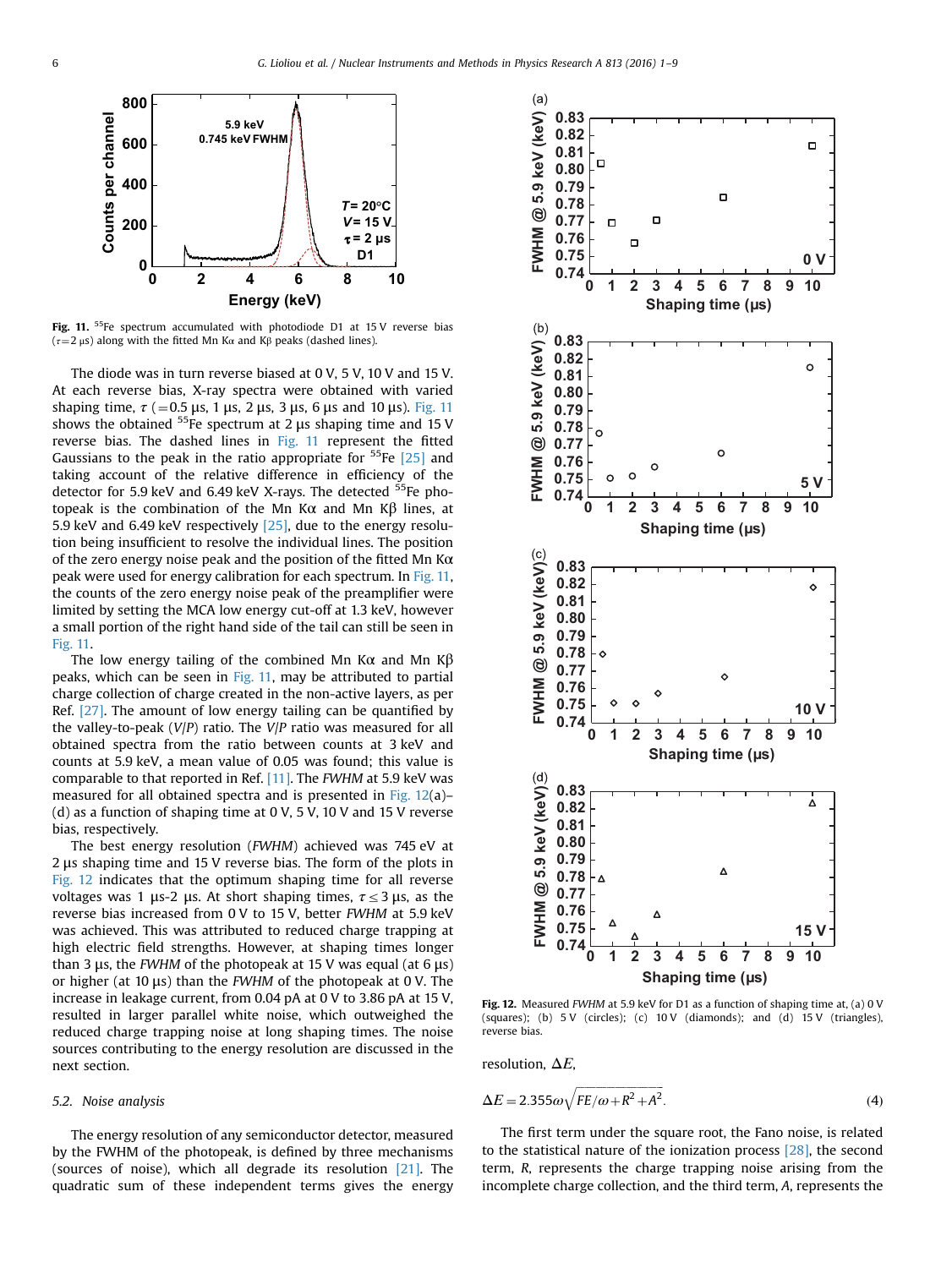broadening of the peak due to electronics noise. In  $(4)$ ,  $\omega$  is the electron hole pair creation energy  $(=4.184 \text{ eV}$  for GaAs  $[29]$ ), F is the Fano Factor ( $=$  0.12 for GaAs [\[30\]\)](#page-9-0) and E is the photon energy [\[2\]](#page-8-0). Given that the Fano noise, expected to be 128 eV at 5.9 keV in GaAs (assuming  $F=0.12$ , and  $\omega=4.184$  eV), is much smaller than the measured energy resolution, there are clearly significant noise contributions beyond the statistical generation of charge carriers as quantified by the Fano noise.

The electronics noise, due to the detector itself and the preamplifier, comprises parallel white noise, WP, series white noise (including the induced gate current noise), WS,  $1/f$  noise, and dielectric noise, D. The first three noise components were calculated as described in Ref. [\[31\]](#page-9-0), where more details about the noise sources can be found. The leakage current of the detector ([Fig. 4\)](#page-3-0) and the leakage current of the input JFET of the preamplifier (estimated to be  $\sim$  10 pA under the specific bias conditions for the preamplifier [\[32\]\)](#page-9-0), give rise to the parallel white noise. The capacitance of the detector (including the capacitance of its packaging) and the capacitance of the input JFET of the preamplifier (estimated to be  $\sim$  1.5 pF [\[32\]\)](#page-9-0) give rise to the series white noise. The noise sources that cannot be directly calculated are the dielectric noise, D, and the charge trapping noise, TR. However, by subtracting the calculated white series noise, white parallel noise, 1/f noise and the Fano noise in quadrature from the total FWHM of the photopeak, the rest can be attributed to the quadratic sum of the dielectric noise and the charge trapping noise,  $(D^2 + TR^2)^{1/2}$ , both of which would normally be expected to be shaping time invariant for 0.5 μs  $\leq \tau \leq 10$  μs and this detector. The total noise along with the calculated contributions of the above noise sources as a function of shaping time, at 15 V reverse bias, can be seen in Fig. 13.

The series white noise contribution decreases with increasing shaping time, whereas the opposite is true for parallel white noise, and the 1/f noise contribution is independent of shaping time [\[31\].](#page-9-0) Fig. 13 indicates that the quadratic sum of dielectric noise and charge trapping noise is the dominant noise contribution in the reported system. This combination was found to be independent of shaping time and with a mean value of  $(704+3)$  eV (rms deviance). Since the dielectric and charge trapping noises cannot be individually detangled from the present measurements, it can only be said that one of them or both are the most significant noise sources at all shaping times at 15 V, and indeed at all reverse applied biases. This is in agreement with previous reports of systems using comparable detectors and preamplifier electronics [\[27,33\]](#page-9-0). The total measured noise and the computed quadratic sum of dielectric noise and charge trapping noise as a function of applied reverse bias, at an indicative shaping time of 10 μs, is shown in Fig. 14.



Fig. 13. Total FWHM of the 5.9 keV peak (diamonds) with the quadratic sum of dielectric noise and charge trapping noise (circles), series white noise (squares), parallel white noise (triangles), Fano noise (stars) and  $1/f$  noise (crosses) for D1 at 15 V reverse bias, as a function of shaping time. Lines are guides for the eyes only.



Fig. 14. Total FWHM of the 5.9 keV peak (diamonds) with the calculated quadratic sum of dielectric and charge trapping noise (circles), for D1 at 10 μs shaping time as a function of applied reverse bias.

Although there was an increase in the total noise as the reverse bias was increased from 0 V to 15 V, the corresponding contribution of the dielectric and charge trapping noise decreased (see Fig. 14). The increase in the total noise was attributed to the larger parallel white noise at 15 V compared to 0 V. Although the dielectric noise does not vary with detector reverse bias, this is not the case for the charge trapping noise. Increased reverse bias (greater electric field strengths) can result in improved charge transport and less trapping noise. The same trend of the quadratic sum of the dielectric and charge trapping noise with reverse bias, as shown in Fig. 14 for 10 μs shaping time, was observed for all investigated shaping times. From these measurements, it was therefore possible to estimate the additional charge trapping noise present when the detector operates at 0 V compared to 15 V. A comparison between the contribution of both the dielectric noise and the charge trapping noise at 0 V and at 15 V, as a function of shaping time can be seen in Fig. 14.

The quadratic sum of dielectric and charge trapping noise was found to be  $(723 \pm 5)$  eV at 0 V and  $(704 \pm 3)$  eV at 15 V (see [Fig. 15](#page-8-0)a). Thus, it was calculated that the additional charge trapping noise present when the detector was reverse biased at 0 V compared to 15 V was (165  $\pm$  24) eV (with the increase in uncertainty being due to combining errors). Consequently, from [Fig. 15](#page-8-0)a it can be said that the lower limit of charge trapping noise at 0 V reverse bias was (165  $\pm$  24) eV (see [Fig. 15b](#page-8-0)) and that the upper limit of the dielectric noise was  $(704 \pm 3)$  eV at all reverse biases and at all shaping times.

The energy resolution (745 eV FWHM at 5.9 keV at 15 V reverse bias) of the detector reported here is better than previously reported for other 7 μm GaAs devices (1 keV  $[16]$ ), and slightly better than thinner (2  $\mu$ m and 3  $\mu$ m) GaAs  $p^+$ -*i*- $n^+$  mesa photodiodes ( $\approx 800$  eV [\[11,12\]\)](#page-8-0), coupled to similar front-end electronics as used for the currently reported devices. However, it is far from the best experimental reports of GaAs detectors at room temperature (300 eV [\[34\]](#page-9-0) and 266 eV [\[35\]](#page-9-0) FWHM at 5.9 keV). The very good performance reported in Refs. [\[34,](#page-9-0)[35\]](#page-9-0) have yet to be replicated; they were probably due to exceptionally good epilayer quality and the low electronic noise of the system (242 eV [\[35\]\)](#page-9-0). Even though the electronics noise present in the system reported here is significant, making the FWHM significantly greater than the Fano limited energy resolution, the preamplifier used is specialist for the specific application, low noise  $({\sim}40 \text{ e}^{-} \text{ rms}$  without detector), and has better performance than commercially available preamplifiers for detectors made from wide bandgap materials such as GaAs. Low noise electronics are even more critical than it is for Si and narrow bandgap materials due to the typically greater electron hole pair creation energies of wide bandgap materials. The dielectric noise, arising from the dielectrics around the input of the preamplifier, such as the package of the JFET [\[31\]](#page-9-0), may be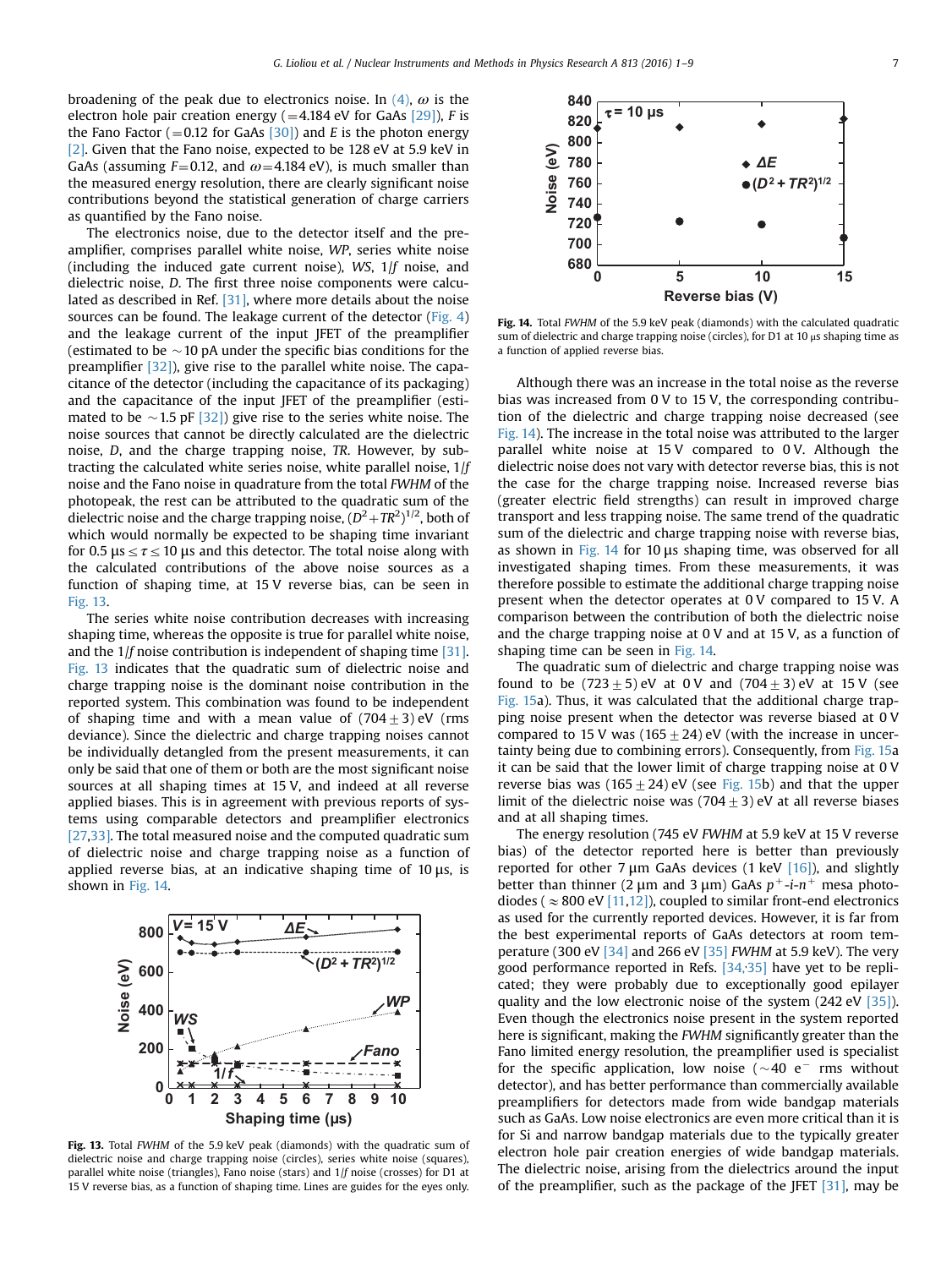<span id="page-8-0"></span>

Fig. 15. (a) The calculated quadratic sum of dielectric and charge trapping noise at 0 V (open squares) and 15 V (filled circles) for D1 as a function of shaping time and b) the corresponding lower limit of charge trapping noise at 0 V.

the dominant source of noise limiting the energy resolution of the detector. It was estimated that if the dielectric noise could be eliminated, the energy resolution (FWHM at 5.9 keV) would be reduced to 264 eV, which is similar to the energy resolution of the best reported system with a GaAs detector [\[35\].](#page-9-0) The dielectric noise computed for the current used preamplifier, having an upper limit of (704 $\pm$ 3) eV (72 e $^-$  rms), is comparable with previously reported results for similar front-end electronics ( $\sim$  700 eV in Ref. [\[33\]\)](#page-9-0).

#### 6. Discussions, conclusions and future work

Two randomly selected 200 µm diameter GaAs mesa  $p^+$ -i-n<sup>+</sup> photodiodes with  $7 \mu m$  i layers have been electrically characterized at room temperature and their responsivity in the wavelength range 580 nm to 980 nm as well as the performance of one of them as detector for photon counting X-ray spectroscopy were investigated.

The dominant current mechanism of the devices was found to be recombination. Low leakage current densities were measured for both devices (17.4 nA/cm<sup>2</sup> for D1 and 1.08 nA/cm<sup>2</sup> for D2) at room temperature, at an internal electric field of 22 kV/cm. The leakage currents of the devices as functions of time were found to stabilise after annealing the detectors at 120  $\degree$ C. The *i* layer thickness and doping concentration of the devices were deduced from capacitance measurements. It was found that D1 had a  $(7.3\pm0.4)$  μm thick *i* layer with a doping density of  $(6.13\pm1.10)\times$  $10^{13}$  cm<sup>-3</sup> and D2 had a (6.6  $\pm$  0.4) µm thick *i* layer with a doping density of  $(8.19 \pm 1.32) \times 10^{13}$  cm<sup>-3</sup>.

Visible and near infrared responsivity measurements suggested the presence of a dead layer at the face of the devices with a thickness of 0.16 μm, in which the generated carriers from photon absorption do not contribute to the photocurrent. The maximum

theoretical responsivity of the devices was calculated to be 0.23 A/ W at 870 nm.

Results from X-ray spectroscopy at room temperature with an 55Fe source using one of the diodes were reported as functions of applied reverse bias and shaping time. The best energy resolution (FWHM at 5.9 keV = 745 eV) was achieved at 2  $\mu$ s, at 15 V reverse bias. Subsequent noise analysis showed that there was at least  $(165 \pm 24)$  eV charge trapping noise at 0 V and that the dominant source of noise was the dielectric noise, with an upper limit of  $(704 \pm 3)$  eV. Although this energy resolution is modest compared to the best reported results for GaAs detectors (300 eV by Erd et al. [\[34\]](#page-9-0) and 266 eV by Owens et al. [\[35\]\)](#page-9-0), importantly, it was predicted that the energy resolution of the detectors would become similar to those reported in Refs. [\[34](#page-9-0),[35\]](#page-9-0), if the noise of the dielectrics could be eliminated. In future publications, characterization of the temperature dependence of the performance of the detectors will be reported as will work to improve the resolution of the system by reducing the dielectric noise contribution through novel redesign of the preamplifier frontend and packaging.

#### Acknowledgements

This work was supported in part by STFC grants ST/M002772/1 and ST/M004635/1, Royal Society grant RS130515 (University of Sussex, A.M. Barnett PI) and by EPSRC grant EP/I010920/1 (University of Sheffield, J.S. Ng PI). The work of J.S. Ng was supported by a Royal Society University Research Fellowship. The work of G. Lioliou was supported by a Ph.D. scholarship from University of Sussex.

#### References

- [1] [G. Bertuccio, R. Casiraghi, D. Maiocchi, A. Owens, M. Bavdaz, A. Peacock,](http://refhub.elsevier.com/S0168-9002(15)01601-0/sbref1) [H. Andersson, S. Nenonen, IEEE Transactions on Nuclear Science NS50 \(2003\)](http://refhub.elsevier.com/S0168-9002(15)01601-0/sbref1) [723.](http://refhub.elsevier.com/S0168-9002(15)01601-0/sbref1)
- [2] [A. Owens, A. Peacock, Nuclear Instruments and Methods in Physics Research](http://refhub.elsevier.com/S0168-9002(15)01601-0/sbref2) [Section A 531 \(2004\) 18.](http://refhub.elsevier.com/S0168-9002(15)01601-0/sbref2)
- [3] [R.P. Lowell, M. DuBose, Geophysical Research Letters 32 \(2005\) L05202.](http://refhub.elsevier.com/S0168-9002(15)01601-0/sbref3)
- [4] [J.L. Barth, C.S. Dyer, E.G. Stassinopoulos, IEEE Transactions on Nuclear Science](http://refhub.elsevier.com/S0168-9002(15)01601-0/sbref4) [NS50 \(2003\) 466.](http://refhub.elsevier.com/S0168-9002(15)01601-0/sbref4)
- [5] [V.K. Dixit, S.K. Khamari, S. Manwani, S. Porwal, K. Alexander, T.K. Sharma,](http://refhub.elsevier.com/S0168-9002(15)01601-0/sbref5) [S. Kher, S.M. Oak, Nuclear Instruments and Methods in Physics Research](http://refhub.elsevier.com/S0168-9002(15)01601-0/sbref5) [Section A 785 \(2015\) 93.](http://refhub.elsevier.com/S0168-9002(15)01601-0/sbref5)
- [6] [T. Ly Anh, A. Perd'ochová, V. Ne](http://refhub.elsevier.com/S0168-9002(15)01601-0/sbref6)[č](http://refhub.elsevier.com/S0168-9002(15)01601-0/sbref6)[as, V. Pavlicová, Nuclear Physics B Pro](http://refhub.elsevier.com/S0168-9002(15)01601-0/sbref6)[ceedings Supplements 150 \(2006\) 402.](http://refhub.elsevier.com/S0168-9002(15)01601-0/sbref6)
- [7] [M. Ladzianský, A.](http://refhub.elsevier.com/S0168-9002(15)01601-0/sbref7) Šagátová, V. Ne[č](http://refhub.elsevier.com/S0168-9002(15)01601-0/sbref7)[as, F. Dubecký, V. Linhart, Nuclear Instru](http://refhub.elsevier.com/S0168-9002(15)01601-0/sbref7)[ments and Methods in Physics Research Section A 607 \(2009\) 135.](http://refhub.elsevier.com/S0168-9002(15)01601-0/sbref7)
- [8] A. Š[agátová, B. Zat'ko, M. Pavlovi](http://refhub.elsevier.com/S0168-9002(15)01601-0/sbref8)[č](http://refhub.elsevier.com/S0168-9002(15)01601-0/sbref8)[, K. Sedla](http://refhub.elsevier.com/S0168-9002(15)01601-0/sbref8)[č](http://refhub.elsevier.com/S0168-9002(15)01601-0/sbref8)[ková, P. Hybler, F. Dubecký,](http://refhub.elsevier.com/S0168-9002(15)01601-0/sbref8) [V. Ne](http://refhub.elsevier.com/S0168-9002(15)01601-0/sbref8)[č](http://refhub.elsevier.com/S0168-9002(15)01601-0/sbref8)[as, Journal of Instrumentation 9 \(2014\) C04036.](http://refhub.elsevier.com/S0168-9002(15)01601-0/sbref8)
- [9] [L. Rossi, P. Fischer, T. Rohe, N. Wermes, Pixel Detectors: From Fundamentals to](http://refhub.elsevier.com/S0168-9002(15)01601-0/sbref9) [Applications, Springer, Heidelberg, Berlin, 2006.](http://refhub.elsevier.com/S0168-9002(15)01601-0/sbref9)
- [10] [P.J. Sellin, J. Vaitkus, Nuclear Instruments and Methods in Physics Research](http://refhub.elsevier.com/S0168-9002(15)01601-0/sbref10) [Section A 557 \(2006\) 479.](http://refhub.elsevier.com/S0168-9002(15)01601-0/sbref10)
- [11] [A.M. Barnett, J.E. Lees, D.J. Bassford, J.S. Ng, C.H. Tan, N. Babazadeh, R.B. Gomes,](http://refhub.elsevier.com/S0168-9002(15)01601-0/sbref11) [Nuclear Instruments and Methods in Physics Research Section A 654 \(2011\)](http://refhub.elsevier.com/S0168-9002(15)01601-0/sbref11) [336.](http://refhub.elsevier.com/S0168-9002(15)01601-0/sbref11)
- [12] [A.M. Barnett, Nuclear Instruments and Methods in Physics Research Section A](http://refhub.elsevier.com/S0168-9002(15)01601-0/sbref12) [756 \(2014\) 39.](http://refhub.elsevier.com/S0168-9002(15)01601-0/sbref12)
- [13] [A.M. Barnett, J.E. Lees, D.J. Bassford, Journal of Instrumentation 7 \(2012\)](http://refhub.elsevier.com/S0168-9002(15)01601-0/sbref13) [P09012.](http://refhub.elsevier.com/S0168-9002(15)01601-0/sbref13)
- [14] [S.M. Sze, Physics of Semiconductor Devices, 3rd ed., John Wiley](http://refhub.elsevier.com/S0168-9002(15)01601-0/sbref14) & [Sons, New](http://refhub.elsevier.com/S0168-9002(15)01601-0/sbref14) [Jersey, 2007.](http://refhub.elsevier.com/S0168-9002(15)01601-0/sbref14)
- [15] A. Sellai, In: Proceedings of the IEEE International Conference on Semiconductor Electronics, Johor, Malaysia, 25 November–27 November 2008, pp. 267–270.
- [16] [J.S. Ng, X. Meng, J.E. Lees, A. Barnett, C.H. Tan, Journal of Instrumentation 9](http://refhub.elsevier.com/S0168-9002(15)01601-0/sbref15) [\(2014\) T08005.](http://refhub.elsevier.com/S0168-9002(15)01601-0/sbref15)
- [17] [H.J. Stein, Journal of Applied Physics 40 \(1969\) 5300.](http://refhub.elsevier.com/S0168-9002(15)01601-0/sbref16)
- [18] [X. Chen, H. Zhu, J. Cai, Z. Wu, Journal of Applied Physics 102 \(2007\) 024505.](http://refhub.elsevier.com/S0168-9002(15)01601-0/sbref17)
- [19] [B.E.A. Saleh, M.C. Teich, Fundamentals of Photonics, John Wiley & Sons Inc,](http://refhub.elsevier.com/S0168-9002(15)01601-0/sbref18) [New York, 1991.](http://refhub.elsevier.com/S0168-9002(15)01601-0/sbref18)